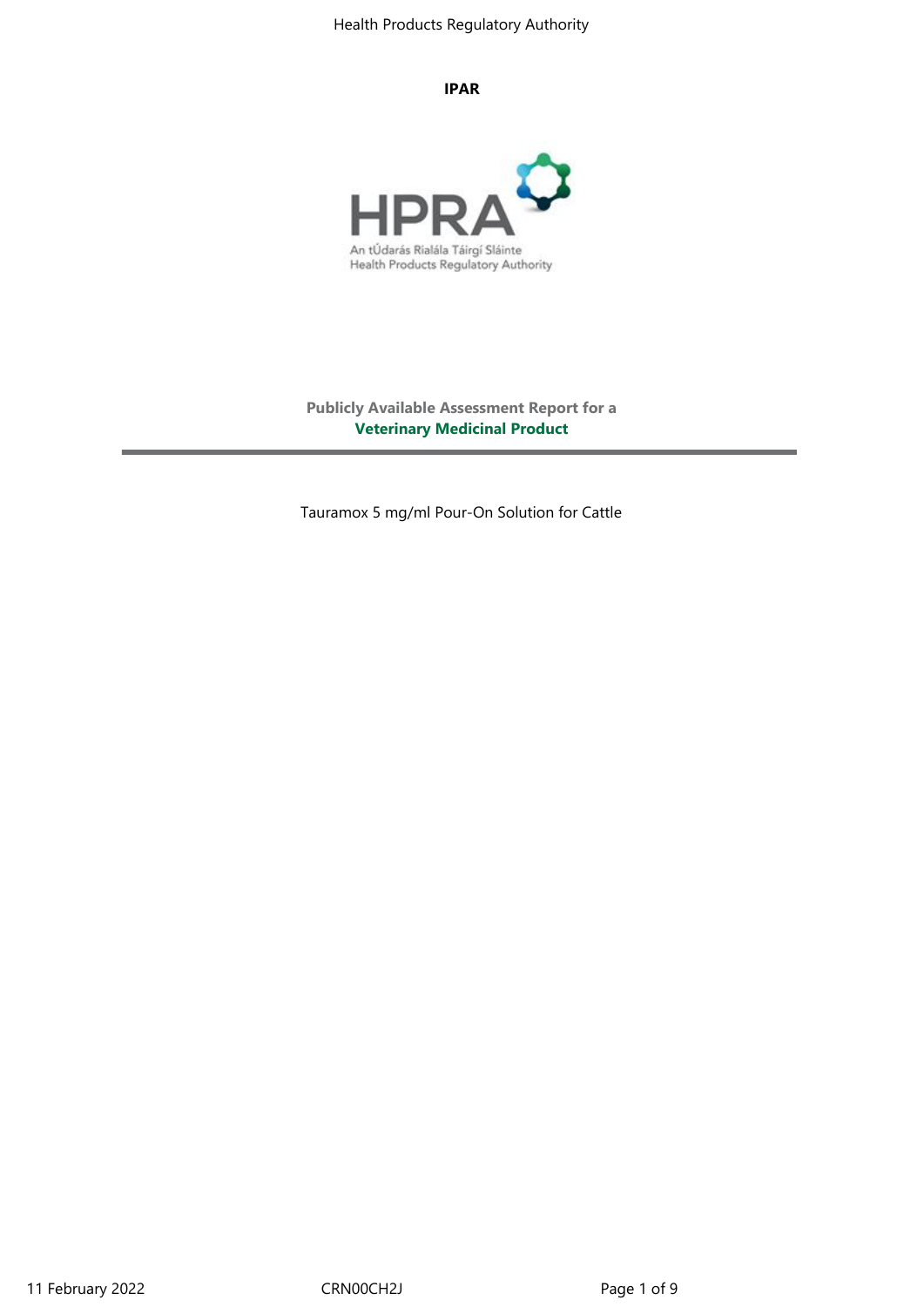# **PRODUCT SUMMARY**

| <b>EU Procedure number</b>                | IE/V/0600/001 (formerly UK/V/0601/001)                                                                                                                                                                                                                                                                                                                                                                                                                                                                                                                                                                                                                                                                                                                                                                                                                                                                                                                                   |  |
|-------------------------------------------|--------------------------------------------------------------------------------------------------------------------------------------------------------------------------------------------------------------------------------------------------------------------------------------------------------------------------------------------------------------------------------------------------------------------------------------------------------------------------------------------------------------------------------------------------------------------------------------------------------------------------------------------------------------------------------------------------------------------------------------------------------------------------------------------------------------------------------------------------------------------------------------------------------------------------------------------------------------------------|--|
| Name, strength and pharmaceutical<br>form | Tauramox 5 mg/ml Pour-On Solution for Cattle                                                                                                                                                                                                                                                                                                                                                                                                                                                                                                                                                                                                                                                                                                                                                                                                                                                                                                                             |  |
| <b>Active substances(s)</b>               | Moxidectin                                                                                                                                                                                                                                                                                                                                                                                                                                                                                                                                                                                                                                                                                                                                                                                                                                                                                                                                                               |  |
| <b>Applicant</b>                          | Norbrook Laboratories Limited<br><b>Station Works</b><br>Camlough Road<br>Newry<br>Co. Down<br><b>BT35 6JP</b><br>United Kingdom                                                                                                                                                                                                                                                                                                                                                                                                                                                                                                                                                                                                                                                                                                                                                                                                                                         |  |
| <b>Legal basis of application</b>         | Generic application (Article 13(1) of Directive No<br>2001/82/EC)                                                                                                                                                                                                                                                                                                                                                                                                                                                                                                                                                                                                                                                                                                                                                                                                                                                                                                        |  |
| <b>Date of Authorisation</b>              | 01 March 2017 (IE)<br>20 January 2017 (UK)                                                                                                                                                                                                                                                                                                                                                                                                                                                                                                                                                                                                                                                                                                                                                                                                                                                                                                                               |  |
| <b>Target species</b>                     | Cattle                                                                                                                                                                                                                                                                                                                                                                                                                                                                                                                                                                                                                                                                                                                                                                                                                                                                                                                                                                   |  |
| <b>Indication for use</b>                 | Infections of cattle with parasites sensitive to moxidectin.<br>For the treatment of infections caused by:<br>- Adult and larval gastro-intestinal nematodes:<br>Haemonchus placei<br>Ostertagia ostertagi (including inhibited larvae)<br>Trichostrongylus axei<br>Nematodirus helvetianus<br>Cooperia oncophora<br>Cooperia punctata (adults)<br>Oesophagostomum radiatum (adults)<br>Bunostomum phlebotomum (adults)<br>- Adult respiratory tract nematode<br>Dictyocaulus viviparus<br>- Warbles (migrating larvae)<br>Hypoderma bovis<br>Hypoderma lineatum<br>- Lice<br>Linognathus vituli<br>Haematopinus eurysternus<br>Solenopotes capillatus<br>Bovicola bovis (Damalinia bovis)<br>- Mange Mites<br>Sarcoptes scabiei<br>Psoroptes ovis<br>Chorioptes bovis<br>- Horn Flies<br>Haematobia irritans<br>The Product has a persistent effect in preventing against<br>reinfection by:<br>Ostertagia ostertagi for 5 weeks<br>Dictyocaulus viviparus for 6 weeks. |  |
| <b>ATCvet code</b>                        | QP54AB02                                                                                                                                                                                                                                                                                                                                                                                                                                                                                                                                                                                                                                                                                                                                                                                                                                                                                                                                                                 |  |
|                                           | Ireland (now RMS)                                                                                                                                                                                                                                                                                                                                                                                                                                                                                                                                                                                                                                                                                                                                                                                                                                                                                                                                                        |  |
| <b>Concerned Member States</b>            | UK added via RMS change                                                                                                                                                                                                                                                                                                                                                                                                                                                                                                                                                                                                                                                                                                                                                                                                                                                                                                                                                  |  |

# **PUBLIC ASSESSMENT REPORT**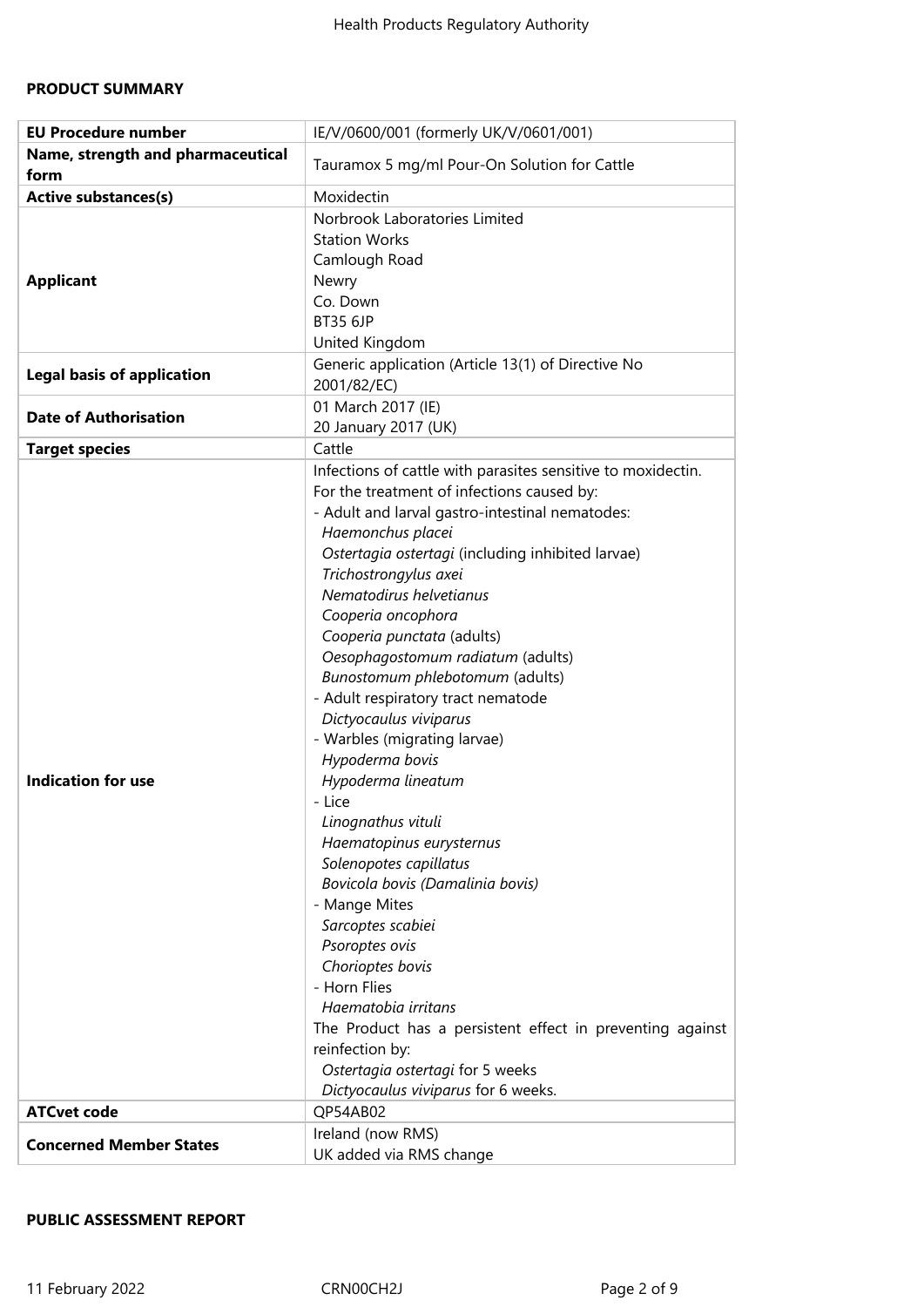The public assessment report reflects the scientific conclusion reached by the HPRA at the end of the evaluation process and provides a summary of the grounds for approval of the marketing authorisation for the specific veterinary medicinal product. It is made available by the HPRA for information to the public, after the deletion of commercially confidential information. The legal basis for its creation and availability is contained in Article 25.4 of EC Directive 2001/82/EC as amended by Directive 2004/28/EC for veterinary medicinal products. It is a concise document which highlights the main parts of the documentation submitted by the applicant and the scientific evaluation carried out by the HPRA leading to the approval of the product for marketing in Ireland.

The Summary of Product Characteristics (SPC) for this product is available on the HPRA's website.

## **I. SCIENTIFIC OVERVIEW**

This was a generic application in accordance with Article 13(1) of Directive 2001/82/EC, as amended. The reference product is Cydectin 0.5% w/v Pour-on for Cattle authorised in the UK since January 1997.

The product is indicated for treatment of infections in cattle with parasites sensitive to moxidectin caused specified adult and larval gastro-intestinal nematodes, adult respiratory tract nematode, warbles (migrating larvae), lice, mange mites and horn flies. The product also has a persistent effect in preventing against reinfection by *Ostertagia ostertagi* for 5 weeks and *Dictyocaulus viviparous* for 6 weeks.

The product is for topical application of a single treatment of 500 μg/kg bodyweight equivalent to 1 ml per 10 kg bodyweight. The product is produced and controlled using validated methods and tests which ensure the consistency of the product released onto the market. It has been shown that the product can be safely used in the target species, any reactions observed are indicated in the SPC.The product is safe for the user, the consumer of foodstuffs from treated animals and for the environment, when used as recommended. Suitable warnings and precautions are indicated in the SPC. The efficacy of the product was demonstrated according to the claims made in the SPC. The overall benefit/risk analysis is in favour of granting a marketing authorisation.

## **II. QUALITY ASPECTS**

## *II.A. Composition*

The product contains 5 mg moxidectin and the excipients tertiary butylhydroquinone (E319), butylhydroxyanisole (E320), isopropyl alcohol, polybutene, PPG-2 myristyl ether propionate, citric acid (anhydrous), propylene glycol and triglycerides (medium-chain).

The container/closure systems consist of either; 250 ml and 1 L fluorinated high density polyethylene single neck dispensers with high density polyethylene/polypropylene caps and coloured fluorinated high density polyethylene ball plugs, 1 L, 2.5 L and 5 L coloured fluorinated flat high density polyethylene back-packs with white polypropylene easy peel caps, or 10 L coloured high density polyethylene fluorinated jerry can with high density polyethylene cap. . The particulars of the containers and controls performed are provided and conform to the regulation.

The choice of the formulation and the absence of preservative are justified.

The product is an established pharmaceutical form and its development is adequately described in accordance with the relevant European guidelines.

# *II.B. Description of the Manufacturing Method*

The product is manufactured fully in accordance with the principles of good manufacturing practice from a licensed manufacturing site*.* The manufacturing method consists of a simple mixing and filling process. Process validation data on the product have been presented in accordance with the relevant European guidelines*.* 

#### *II.C. Control of Starting Materials*

The active substance is moxidectin, an established active substance described in the European Pharmacopoeia (Ph. Eur.). The active substance is manufactured in accordance with the principles of good manufacturing practice and in accordance certificate of suitability. The active substance specification is considered adequate to control the quality of the material. Batch analytical data demonstrating compliance with this specification have been provided.

The excipients isopropyl alcohol, butylhydroxyanisole, citric acid (anhydrous), propylene glycol and triglycerides (medium chain) are manufactured in accordance with the Ph. Eur. Tertiary Butylhydroquinone, Polybutene and PPG-2 Myristyl Ether Propionate are manufactured in accordance with the manufacturers own specifications. The excipient specifications are considered adequate to control the quality of the materials. Specifications of all packaging materials are considered satisfactory.

# *II.C.4. Substances of Biological Origin*

11 February 2022 CRN00CH2J Page 3 of 9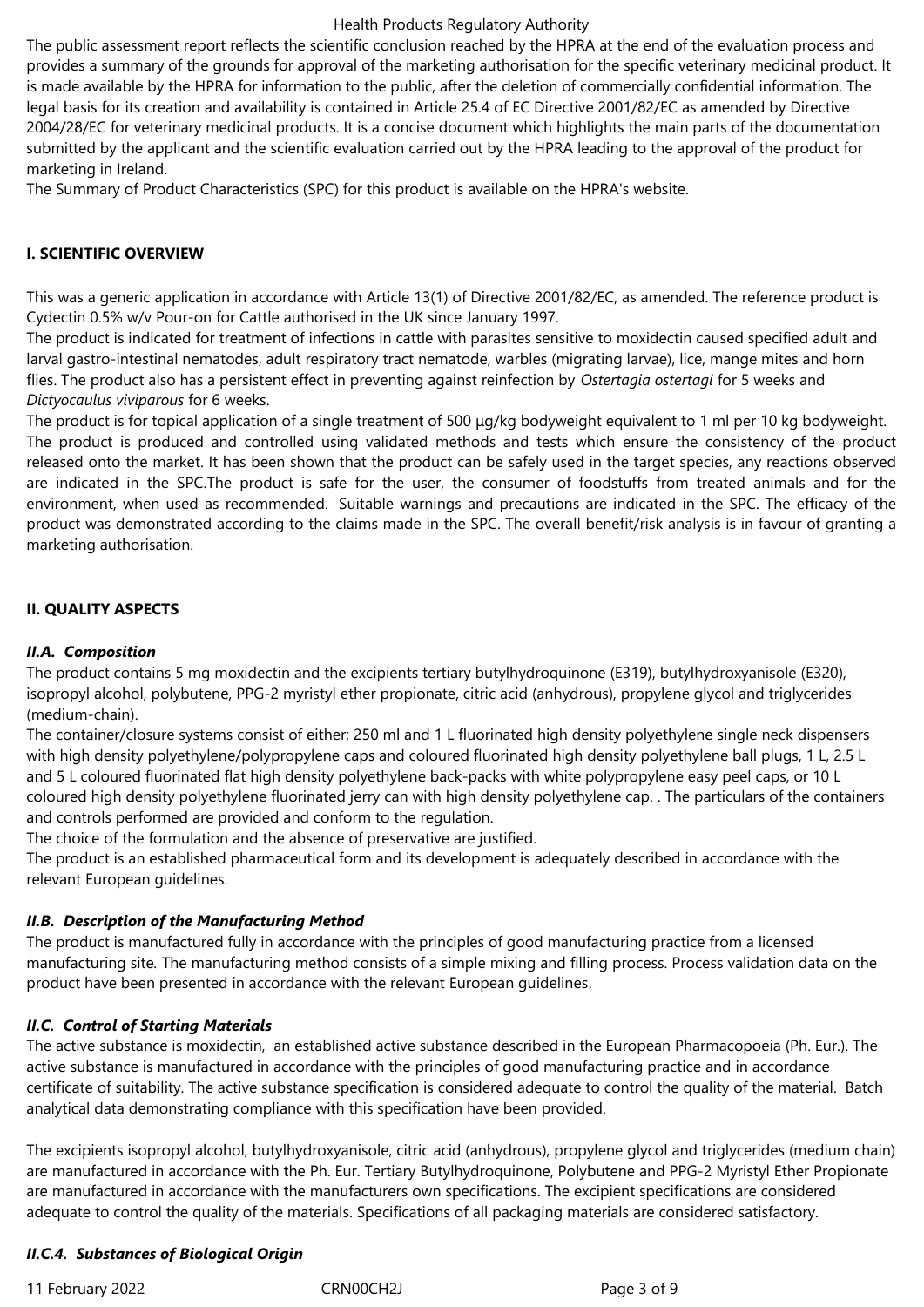There are no substances within the scope of the TSE Guideline present or used in the manufacture of this product*.*

# *II.D. Control Tests Carried Out at Intermediate Stages of the Manufacturing Process*

Not applicable.

# *II.E. Control Tests on the Finished Product*

The finished product specification controls the relevant parameters for the pharmaceutical form. The tests in the specification, and their limits, have been justified and are considered appropriate to adequately control the quality of the product. Satisfactory validation data for the analytical methods have been provided. Batch analytical data from the proposed production site have been provided demonstrating compliance with the specification. Control tests on the finished product include those for: appearance, identification of the active substance, related substances of the active substance, identification and content of excipients, uniformity of mass, fill volume, viscosity, product density and microbial quality.

# *II.F. Stability*

Stability data on the active substance have been provided in accordance with applicable European guidelines, demonstrating the stability of the active substance when stored under the approved conditions.

Stability data on the finished product have been provided in accordance with applicable European guidelines, demonstrating the stability of the product throughout its shelf life when stored under the approved conditions.

# *G. Other Information*

Shelf life of the veterinary medicinal product as packaged for sale: 3 years. Shelf life after first opening the immediate packaging: 6 months.

Store in original container. Protect from light.

# **III SAFETY AND RESIDUES ASSESSMENT (PHARMACO-TOXICOLOGICAL)**

As this was an application made in accordance with Article 13 (1) of Directive 2001/82/EC as amended, and bioequivalence with the reference product has been demonstrated, there was no requirement for pharmacological, or toxicological data in this section. An *in vivo* bioequivalence study comparing the final product formulation of the product with the reference product was presented and is discussed in Section 4.

Warnings and precautions as listed on the product literature are similar to those of the reference product and are adequate to ensure safety of the product to users, the environment and consumers.

# *III.A Safety Documentation*

# *Pharmacological Studies*

The applicant provided a literature review of the pharmacology, pharmacokinetics and toxicology of moxidectin. However, as this was an application made in accordance with Article 13 (1) of Directive 2001/82/EC as amended, and bioequivalence with the reference product has been demonstrated, this data was not required.

# *User Safety*

Due to this being a generic application, it is considered that the exposure, hazards and risks to the user are identical to those of the reference product.

A user risk assessment with supporting literature references was provided in compliance with the relevant guideline which shows that the product is safe for the user when used as recommended. Warnings and precautions as listed on the product literature are the same as for those of the reference product and are considered adequate to ensure safety to users of the product. Therefore the following applicant's user recommendations are appropriate:

- Avoid direct contact with skin and eyes. The product may be irritating to skin and eyes and users should be careful not to apply it to themselves or to other people.
- Wear safety glasses, nitrile rubber gloves and boots with a waterproof coat when applying the product. Protective clothing should be washed after use.
- If accidental skin contact occurs, wash the affected area immediately with soap and water. If irritation persists, seek medical attention.
- If accidental eye exposure occurs, immediately rinse the eyes thoroughly with water and seek medical attention.
- Avoid getting the product in your mouth. Do not smoke or eat whilst handling the product. Wash hands after use.
- Avoid accidental inhalation of this product. Use only in well ventilated areas or outdoors.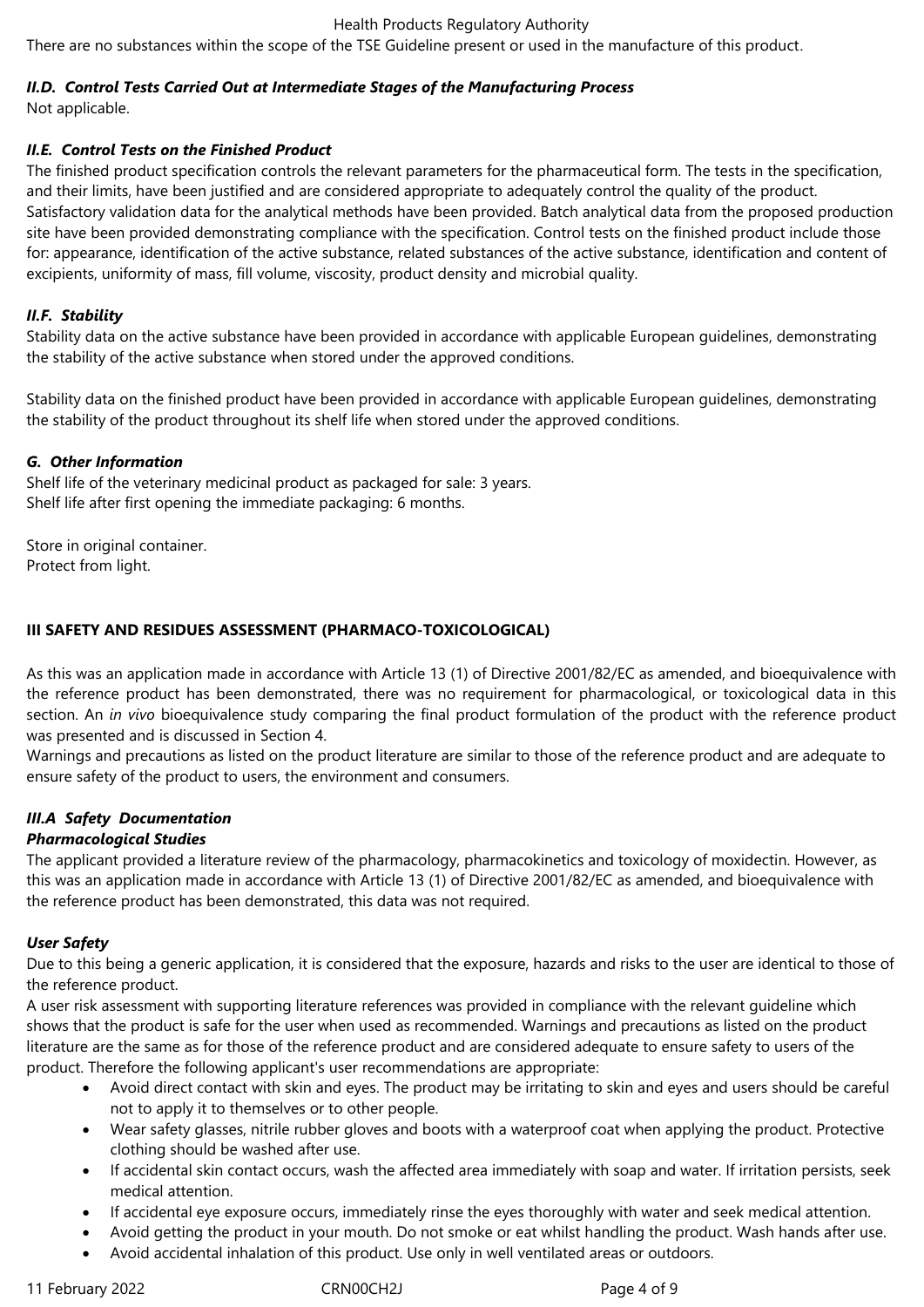#### *Environmental Safety*

The Environmental Risk Assessment (ERA) was carried out in accordance with VICH[1] and CVMP[2] guidelines.

#### **Phase I:**

The Phase I ERA concludes that as the product is a parasiticide used in pasture an[ima](file:///C:/Users/flanagang/Documents/Tauramox%205%20mgml%20Pour-On%20Solution%20for%20Cattle%20%20-%20Latest%20PuAR.DOC#_ftn1)ls, a Phase [II](file:///C:/Users/flanagang/Documents/Tauramox%205%20mgml%20Pour-On%20Solution%20for%20Cattle%20%20-%20Latest%20PuAR.DOC#_ftn2) ERA was required. (Question 16 VICH decision tree).

## **Phase II Tier A:**

A Phase II Tier A data set was provided according to the requirements of the VICH GL 38 and the CVMP guideline in support of the VICH guidelines including studies on physicochemical properties, environmental fate and effects.

Results were mainly obtained from proprietary studies. The active substance (moxidectin) was used in the assays.

#### *Physicochemical properties*

| <b>Study type</b>                                            | Result                                                            |
|--------------------------------------------------------------|-------------------------------------------------------------------|
| Water solubility (OECD 105)                                  | Mean solubility of 2.49 x $10^{-4}$ g/l in double-distilled water |
| Dissociation constants in water pKa                          | No dissociation at environmentally relevant pH (pH $4 - 9$ ).     |
|                                                              | UV maxima 242 nm                                                  |
| UV-aisible absorption spectrum                               | No adsorption >290 nm                                             |
| Melting point (OECD 102)                                     | From 111°C                                                        |
| Vapour pressure                                              | $1.0 \times 10^{-6}$ Pa                                           |
| n-octanol water partition coefficient $logP_{ow}$ (OECD 123) | 6.49 (25 $^{\circ}$ C)                                            |

#### *Environmental fate*

| <b>Study type</b>                  | <b>Guideline</b> | <b>Result</b>    |                  |                  |  |
|------------------------------------|------------------|------------------|------------------|------------------|--|
| Soil adsorption                    | <b>OECD 106</b>  | 38 731 l/kg      |                  |                  |  |
| Degradation in soil<br>$(DT_{50})$ | <b>OECD 307</b>  | <b>Soil Type</b> | $DT_{50}$ (days) | $DT_{90}$ (days) |  |
|                                    |                  | Sandy loam       | 78.6             | 261.0            |  |
|                                    |                  | Sandly clay loam | 139.0            | 461.7            |  |
|                                    |                  | Clay Ioam        | 78.7             | 261.3            |  |
|                                    |                  | Sand             | 133.6            | 444.0            |  |

Accounting for an average European temperature (12°C) for the PBT assessment, adjustment of the determined DT $_{50}$ s results in values greater than 120 days; indicating moxidectin to be persistent in soil. The DT<sub>90</sub> geometric mean is <365 days (344 days) so there is no requirement to calculate the PEC<sub>soil plateau</sub>.

Using the ASTM mobility classification scheme (ASTM, 2006), moxidectin is classified as being 'immobile'.

#### *Environmental effects*

| <b>Study type</b>                  | <b>Guideline</b> | <b>Endpoint</b>                                                          | <b>Result</b>                   |
|------------------------------------|------------------|--------------------------------------------------------------------------|---------------------------------|
| Terrestrial organisms:             |                  |                                                                          |                                 |
| Dung fly                           | OECD 228         | $EC_{50}$                                                                | 100 $\mu$ g/kg $_{\text{wwt}}$  |
| Dung beetle larvae                 | <b>OECD 122</b>  | $LC_{50}$ (21 day)                                                       | 1 g/kg $_{\text{dwt}}$          |
| Aphodius constans                  |                  | NOEC (sub-lethal effects)                                                | 1.25 $g/kg_{dwt}$               |
| Soil fauna Eisenia fetida          | <b>OECD 222</b>  | <b>NOEC</b>                                                              | $0.8$ mg/kg <sub>dwt</sub>      |
| Aquatic organisms:                 |                  |                                                                          |                                 |
| <b>OECD 202</b><br>Cyprinus carpio |                  | $LC_{50}$ (96 hour)                                                      | $0.11 \mu g/l$                  |
|                                    |                  | NOEC (96 hour)                                                           | $0.073 \mu q/l$                 |
| Daphnia magna                      | <b>OECD 202</b>  | $EC_{50}$ (48 hour; immobilisation)<br>NOEC (48 hour;<br>immobilisation) | $2$ ng/l<br>$26$ ng/l           |
| Pseudokirchneriella<br>subcapitata | <b>OECD 201</b>  | $ErC50$ , $EyC50$ (0 – 72 hour)<br>NOEC $(0 - 72$ hour) <sup>3</sup>     | $>0.11$ mg/l<br>$\geq$ 1.1 mg/l |
|                                    |                  |                                                                          |                                 |

#### *Exposure assessment (Predicted exposure concentration)*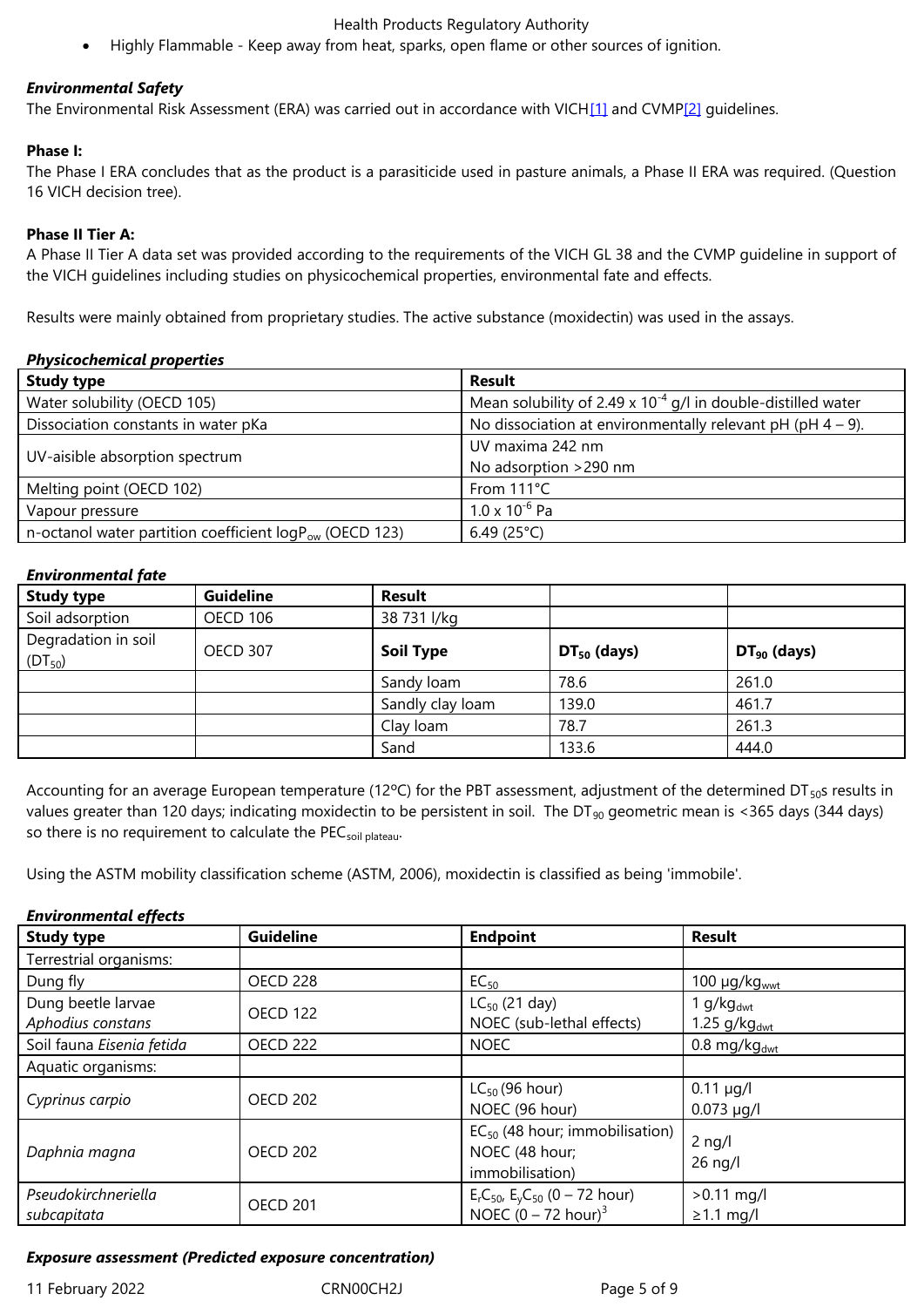Initial PEC values have been calculated according to the standard algorithms and calculations described in EMEA/CVMP/ERA/418282/2005-Rev.1. The calculated values are summarised in the table below.

| Compartment                      | <b>Model</b>                       | <b>PEC</b>                              |
|----------------------------------|------------------------------------|-----------------------------------------|
| Dung                             | <b>CVMP</b> Equation 8             | 84.7 mg/kg <sub>dwt</sub> (beef cattle) |
| Soil                             | Phase 1 screen based on worst case | 4.18 µg/kg <sub>dwt</sub> (beef cattle) |
| Groundwater                      | <b>CVMP Equation 32</b>            | $0.0015 \mu g/l$                        |
| Groundwater (refined)            | <b>FOCUS PEARL</b>                 | <0.000001 µg/l                          |
| Surface water – run off drainage | <b>CVMP Equation 36</b>            | $0.0005 \mu g/l$                        |
|                                  |                                    | $0.58$ ng/l (max)                       |
| Surface water - run-off drainage | <b>FOCUS STEP-3</b>                | 0.21 ng/l (7 day TWA)                   |
|                                  |                                    | 0.10 ng/l (21 day TWA)                  |
| Sediment - run-off drainage      | CVMP Equations 10 to 13            | $0.37 \mu g/kg_{dwt}$                   |
|                                  |                                    | $0.97 \mu g/kg_{dwt}$                   |
| Sediment - run-off drainage      | <b>FOCUS STEP-3</b>                | 0.33 $\mu$ g/kg <sub>dwt</sub> (max)    |
| Surface water - direct excretion | <b>CVMP Equation 14</b>            | $0.523 \mu g/l$                         |
| Surface water - direct excretion | <b>CVMP Equation 44</b>            | $0.00322 \mu g/l$                       |
| Sediment - direct excretion      |                                    | $2.4 \mu g/kgwwt$                       |
|                                  | <b>CVMP Equation 46</b>            | $6.24 \mu g/kg_{dwt}$                   |

As the concentration of moxidectin in groundwater is predicted to be <0.01 µg/l, an unacceptable risk to groundwater from moxidectin is not expected.

## *TIER A Risk Characterisation (Risk Quotient)*

**The PNEC values were compared with the PEC value to derive RQ values. Initial PNEC values have been calculated according to VICH guidelines.**

| <b>Organism</b> | <b>PEC</b>                                                     | <b>PNEC</b>             | <b>RQ</b> |
|-----------------|----------------------------------------------------------------|-------------------------|-----------|
| Dung fly        | Dung<br>84 700 μg/kgdwt                                        | $4.7 \mu g/kg_{dwt}$    | 18 021    |
| Dung beetle     |                                                                | 10 μg/kg <sub>dwt</sub> | 8 4 7 0   |
| Earthworms      | Soil<br>$4.18 \mu g/kg_{dwt}$                                  | 80 µg/kg                | 0.052     |
| Algae           | Surface water<br>run-off drainage<br>$0.5$ ng/l                | >1100 ng/l              | 0.0005    |
| Daphnia         |                                                                | $0.026$ ng/l            | 19        |
| Fish            |                                                                | $0.110$ ng/l            | 4.545     |
| Algae           | Surface water<br>direct excretion<br>523 ng/l                  | >1100 ng/l              | 0.48      |
| Daphnia         |                                                                | $0.026$ ng/l            | 20 115    |
| Fish            |                                                                | $0.110$ ng/l            | 4754      |
| Daphnia         | FOCUS refined Surface water<br>run-off drainage<br>$0.58$ ng/l | $0.026$ ng/l            | 22        |
| Daphnia         | FOCUS refined Surface water<br>direct excretion<br>$3.2$ ng/l  | $0.026$ ng/l            | 123       |
| Fish            |                                                                | 0.110 ng/l              | 29        |

# *TIER B Risk Characterisation (Risk Quotient)*

As the findings from a fish bioconcentration study, in accordance with OECD 305, estimated a bioconcentration factor value of>2000 l/kg, moxidectin is considered to fulfil the bioaccumulation criterion.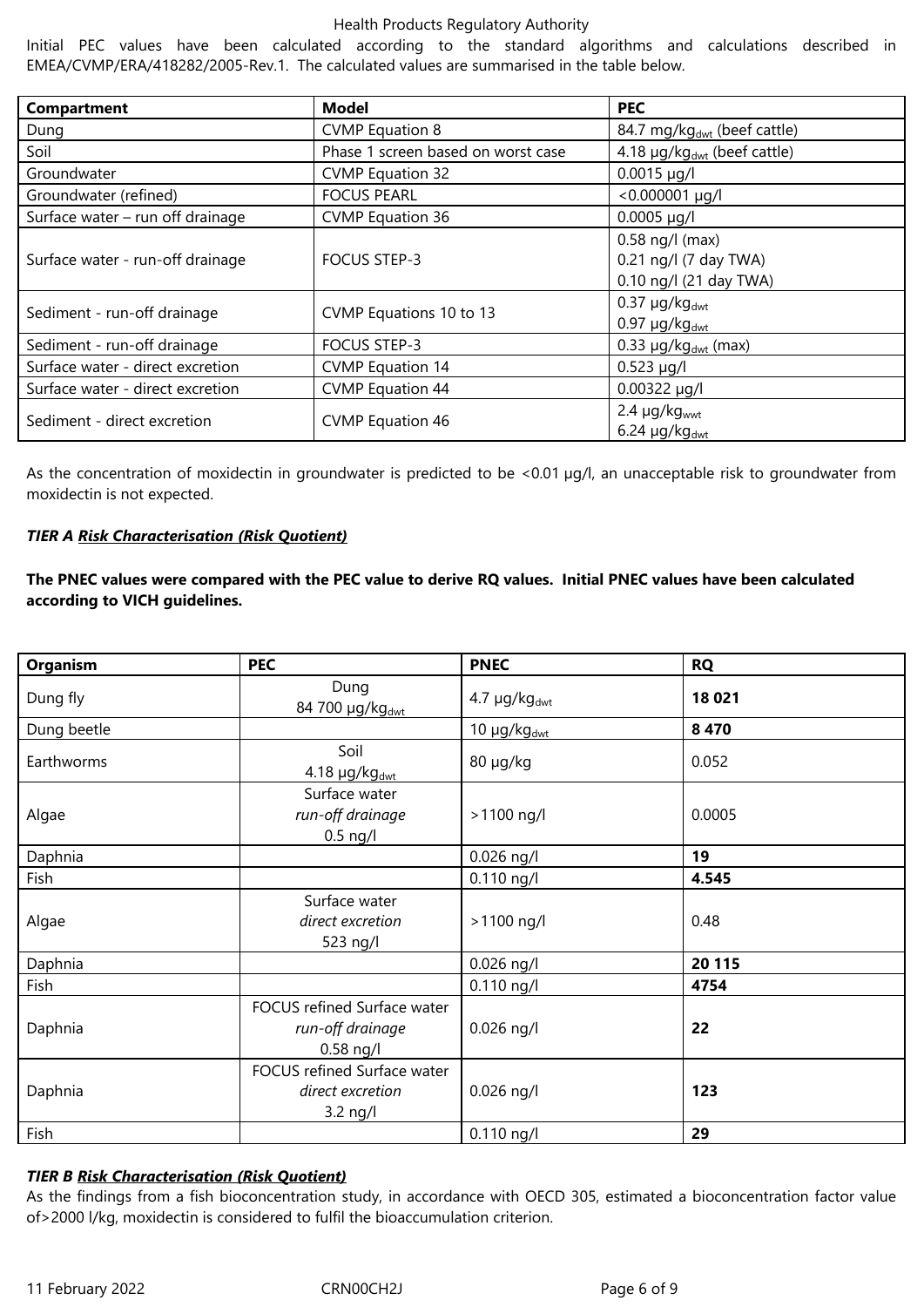The assessment for persistent, bioaccumulative and toxic (PBT) or very persistent and very bioaccumulative (vPvB) substances demonstrated moxidectin to be a PBT substance.

An assessment for secondary poisoning was provided which indicates an acceptable risk for top predators from consumption of contaminated fish.

As the RQ values for aquatic invertebrates, fish (surface water, direct excretion) and dung were >1 further assessment of the environmental risk was required. The findings from a chironomid study in line with OECD 218 and a *Daphnia magna* study in line with OECD guideline 211 determined NOECs of 235 µg/kg and of 3.1 ng/l, respectively. These values were compared with the relevant aquatic PEC values and a risk remained. As a result, risk mitigation wording and information on environmental properties, pertaining to moxidectin, aquatic organisms and dung fauna, was required for the SPC and product literature for this product.

Agreed environmental safety information is as follows.

## SPC Section 4.5.iii 'Other precautions regarding impact on the environment'

Moxidectin fulfils the criteria for a (very) persistent, bioaccumulative and toxic (PBT) substance; therefore, exposure of the environment to moxidectin must be limited to the extent possible. Treatments should be administered only when necessary and should be based on faecal egg counts or evaluation of the risk of infestation at the animal and/or herd level.

Like other macrocyclic lactones, moxidectin has the potential to adversely affect non-target organisms:

- Faeces containing moxidectin excreted onto pasture by treated animals may temporarily reduce the abundance of dung feeding organisms. Following treatment of cattle with the product, levels of moxidectin that are potentially toxic to dung fly species may be excreted over a period more than 2 weeks and may decrease dung fly abundance during that period. It has been established in laboratory tests that moxidectin may temporarily affect dung beetle reproduction; however, field studies indicate no-long term effects. Nevertheless, in case of repeated treatments with moxidectin (as with products of the same anthelmintic class) it is advisable not to treat animals every time on the same pasture to allow dung fauna populations to recover.
- Moxidectin is inherently toxic to aquatic organisms including fish. The product should be used only according to the label instructions. Based on the excretion profile of moxidectin when administered as the pour-on formulation, treated animals should not have access to watercourses during the first week after treatment.

# **5.3 Environmental properties**

Moxidectin fulfils the criteria for a (very) persistent, bioaccumulative and toxic (PBT) substance. In particular, in acute and chronic toxicity studies with algae, crustaceans and fish, moxidectin showed toxicity to these organisms, yielding the following endpoints:

| <b>Organism</b>           |                                 | $EC_{50}$        | <b>NOEC</b>      |
|---------------------------|---------------------------------|------------------|------------------|
| Algae                     | S. capricornutum                | $>86.9 \mu q/l$  | $86.9 \mu g/l$   |
| Crustaceans (Water fleas) | Daphnia magna (acute)           | $0.0302 \mu g/l$ | $0.011 \mu g/l$  |
|                           | Daphnia magna<br>(reproduction) | $0.0031 \mu q/l$ | $0.010 \mu g/l$  |
| Fish                      | O. mykiss                       | $0.160 \mu q/l$  | Not determined   |
|                           | L. macrochirus                  | $0.620 \mu q/l$  | $0.52 \mu g/l$   |
|                           | P. promelas (early life stages) | Not applicable   | $0.0032 \mu q/l$ |
|                           | Cyprinus carpio                 | $0.11 \mu g/l$   | Not determined   |

 $EC<sub>50</sub>$ : the concentration which results in 50% of the test species individuals being adversely affected, i.e. both mortality and sub-lethal effects.

NOEC: the concentration in the study at which no effects are observed.

This implies that when allowing moxidectin to enter water bodies, this may have a severe and lasting impact on aquatic life. To mitigate this risk, all precautions for use and disposal must be adhered to.

# *III.B.2 Residues documentation*

As this was an application made in accordance with Article 13 (1) of Directive 2001/82/EC as amended, and bioequivalence with the reference product has been demonstrated, data from toxicological, pharmacological or clinical studies were not required. However, due to differences in the formulation between the test and reference product (use of isopropyl alcohol instead of an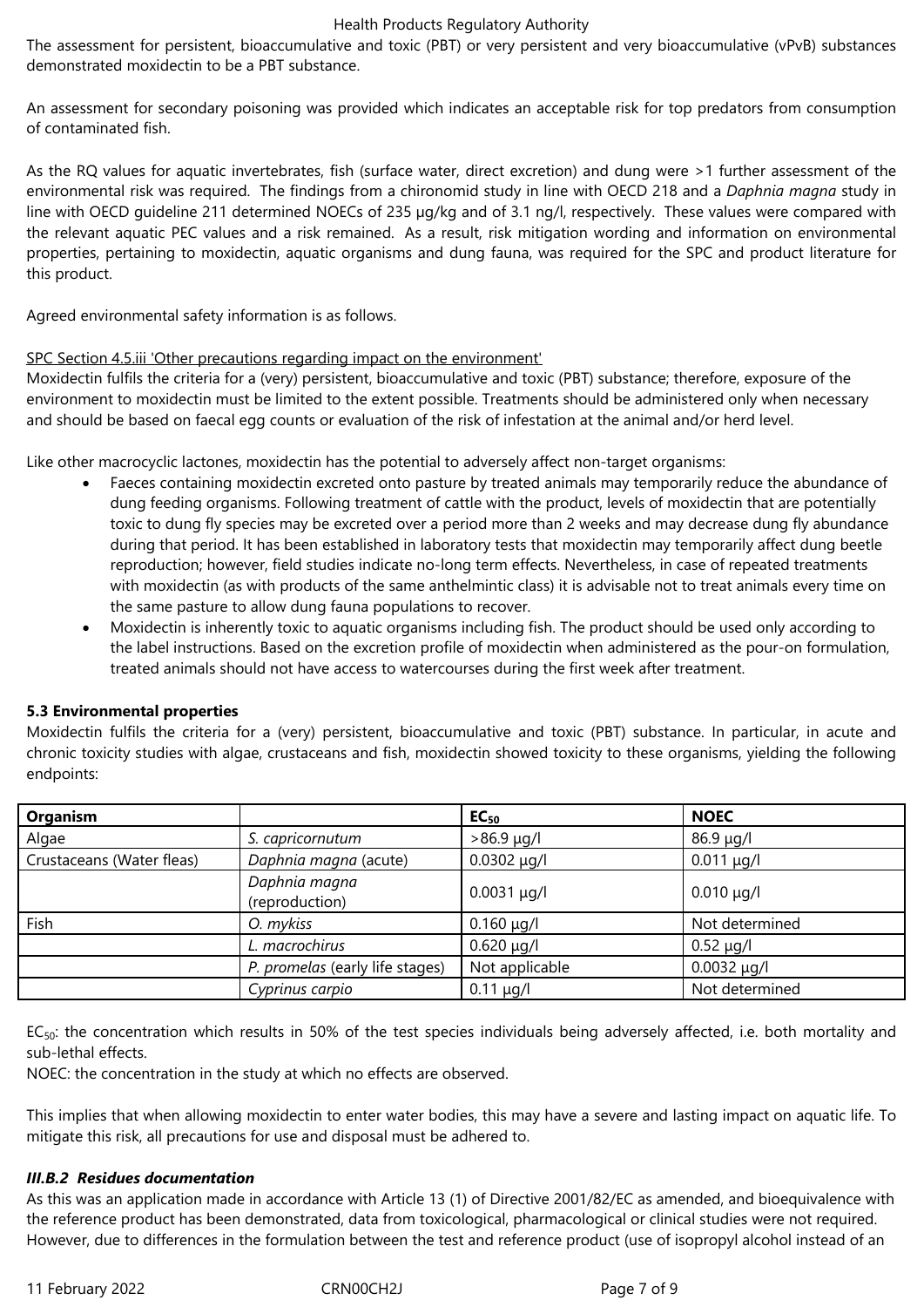aromatic solvent), which may have an impact on the distribution of the product in terms of residues of a topically applied product, the findings from a confirmatory meat residue depletion study have been provided.

## *Residue Studies*

The applicant has conducted residue depletion studies in cattle which confirm that residues of moxidectin in muscle and fat are below the MRL in all treated animals by day 9. This shows that residues at the site of application are not likely to exceed the MRLs for those tissues and supports the 14 day meat and offal withdrawal period authorised for the reference product. The analytical method was High-Performance Liquid Chromatography with Fluorescence Detection. The method was fully validated.

As bioequivalence between the reference product and the test product has been demonstrated, the applicant is entitled to use the same milk withdrawal period as for the reference product.

#### *MRLs*

Moxidectin is listed in Table 1 of Regulation 37/2010 and MRLs have been established for edible tissues and milk. The marker substance is moxidectin.

MRLs are listed below:

|            | Bovine         |
|------------|----------------|
| Muscle     | $50 \mu g/kg$  |
| Liver      | $100 \mu g/kg$ |
| Kidney     | 50 μg/kg       |
| Fat / skin | 500 μg/kg      |
| Milk       | $40 \mu g/kg$  |

## *Withdrawal Periods*

Based on the data provided, a withdrawal period of 14 days for meat and offal in cattle and 6 days (144 hours) for milk are justified.

[1] VICH – Veterinary International Conference on Harmonisation.

[2] CVMP - Committee for Medicinal Products for Veterinary Use.

#### **IV. CLINICAL ASSESSMENT**

# *IV.I. Pre-Clinical Studies*

#### *Pharmacology*

The applicant conducted an *in vivo* bioequivalence study comparing the plasma levels of moxidectin in cattle following the topical administration of a test product of moxidectin pour-on to the reference product. The study design was a two period, two treatment, two sequence crossover involving 32 cattle randomly assigned to two groups. The test and control products were administered once during each period. Blood samples were taken from each animal for moxidectin determination at several timepoints post-administration. Following extraction from plasma samples, moxidectin levels were determined by HPLC with fluorescence detection. The lower limit of quantification (LOQ) WAS 0.25 ppb. Kinetic parameters C<sub>max</sub>[1] and AUC<sub>t</sub>[2]were calculated for each animal and analysed. Ninety percent confidence intervals were determined at 0.8 to 1.25 for AUC<sub>t</sub> and 0.7 to 1.43 for C<sub>max</sub>. Results showed that the 90% confidence intervals for C<sub>max</sub> and AUC<sub>t</sub> fell entirely within the limits of 0.8 to 1.25 and therefore bioequivalence can be concluded.

# *Tolerance in the Target Species*

The applicant conducted and supplied results of a target animal safety study using multiples of the recommended dose of the product in the target species. The results showed the product was well tolerated and there were no adverse effects. However, as the product was concluded to be bioequivalent to the reference product following an *in vivo* bioequivalence study, there is no requirement for safety studies and therefore this study was viewed as supportive only.

#### *Resistance*

The applicant provided a literature overview of the status of resistance to moxidectin. Section 4.4 of the proposed SPC contains appropriate general warnings relating to the prudent use of anthelmintics, in accordance with EMEA/CVMP/EWP/170208/2005 (Guideline on the summary of product characteristics for anthelmintics):

Care should be taken to avoid the following practices because they increase the risk of development of resistance and could ultimately result in ineffective therapy:

- too frequent and repeated use of anthelmintics from the same class, over an extended period of time.
- under dosing, which may be due to underestimation of bodyweight, misadministration of the product, or lack of calibration of a dosing device (if any).